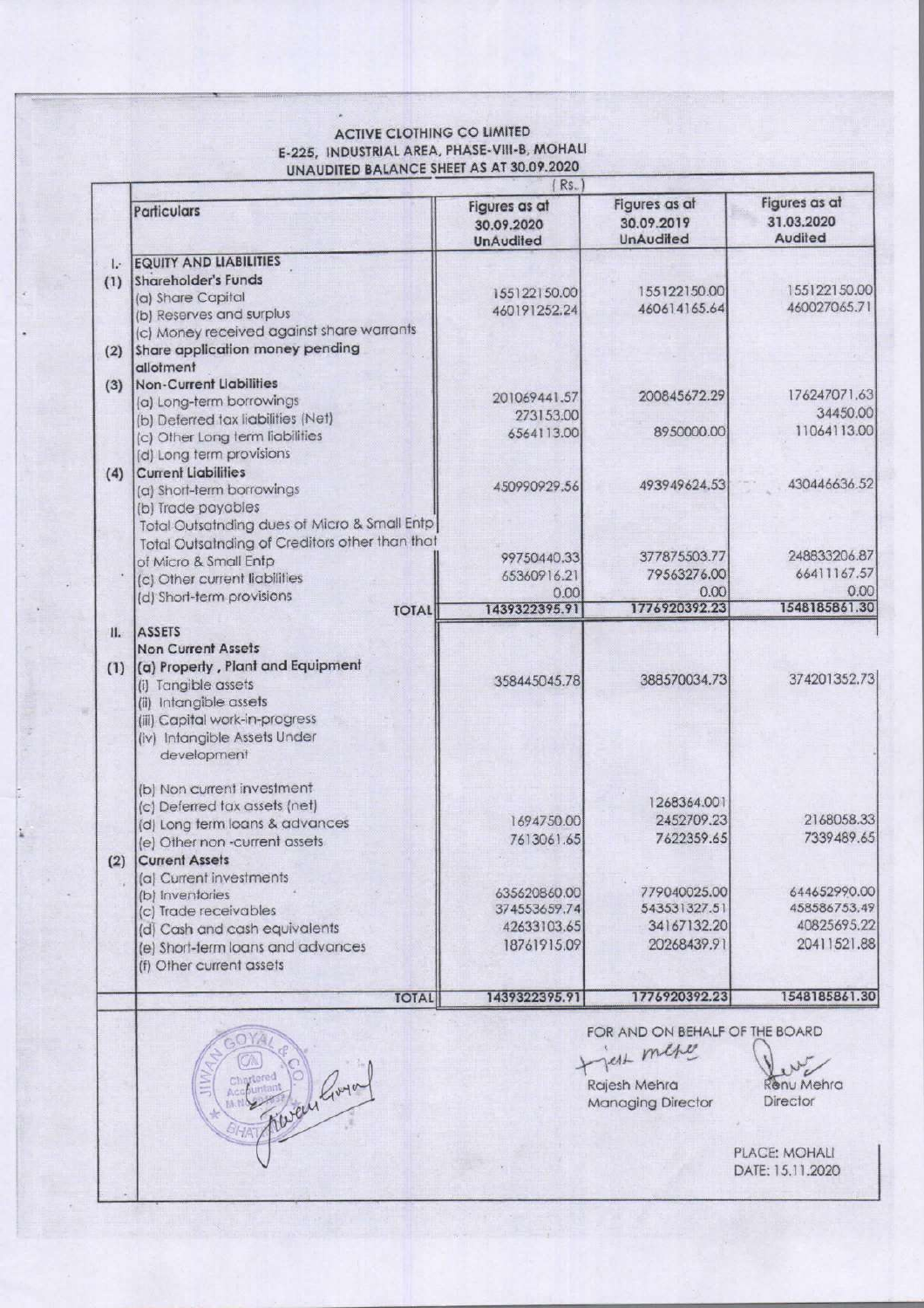## ACTIVE CLOTHING CO LIMITED E-225, INDUSTRIAL AREA, PHASE-VIII-B, MOHALI

## UNAUDITED PROFIT & LOSS STATEMENT FOR THE PERIOD 01.04.2020 to 30.09.2020

| <b>ACTIVE CLOTHING CO LIMITED</b><br>E-225, INDUSTRIAL AREA, PHASE-VIII-B, MOHALI                                   |                                                                               |                                                                                            |                                            |
|---------------------------------------------------------------------------------------------------------------------|-------------------------------------------------------------------------------|--------------------------------------------------------------------------------------------|--------------------------------------------|
| UNAUDITED PROFIT & LOSS STATEMENT FOR THE PERIOD 01.04.2020 to 30.09.2020                                           |                                                                               |                                                                                            |                                            |
|                                                                                                                     | (Rs.)                                                                         |                                                                                            | Figures as at                              |
| Particulars                                                                                                         | For the half year<br>Ended on 30.09.202 nded on 30.09.201<br><b>UnAudited</b> | For the half year<br><b>UnAudited</b>                                                      | 31.03.2020<br>Audited                      |
| Revenue from operations<br>Other Income                                                                             | 291191452.16<br>1854694.52                                                    | 745691978.27<br>1264648.01                                                                 | 1479603690.01<br>2811762.12                |
| Total Revenue (I+II)                                                                                                | 293046146.68                                                                  | 746956626.28                                                                               | 1482415452.13                              |
| Expenses:<br>Cost of materials consumed                                                                             |                                                                               |                                                                                            |                                            |
| Purchases of Stock-in-Trade<br>Changes in inventories of finished goods,                                            | 69742598.88<br>93687613.32<br>16531620.00                                     | 205182040.22<br>377328557.09<br>(60907734.35)                                              | 389982585.96<br>703859709.50<br>4953900.65 |
| work-in-progress and Stock in Trade<br><b>Employee Benefits Expense</b>                                             | 49349649.22                                                                   | 120599039.54                                                                               | 205014261.25                               |
| <b>Finance costs</b><br>Depreciation & amortization expense                                                         | 36522004.26<br>17782809.57                                                    | 39278329.63<br>27226379.61                                                                 | 80462572.15<br>43078939.88                 |
| Other expenses                                                                                                      | 9026961.90                                                                    | 27773061.32                                                                                | 44159064.66                                |
| <b>Total Expenses</b><br>Profit before exceptional and extraordinary items and                                      | 292643257.15<br>402889.53                                                     | 736479673.06<br>10476953.22                                                                | 1471511034.05<br>10904418.08               |
| <b>Exceptional Items</b>                                                                                            |                                                                               |                                                                                            |                                            |
| Profit before extraordinary items and tax (V - VI)<br>VII.                                                          | 402889.53                                                                     | 10476953.22                                                                                | 10904418.08                                |
| <b>VIII.</b> Extraordinary Items                                                                                    |                                                                               |                                                                                            |                                            |
| Profit before tax (VII - VIII).<br>IX.                                                                              | 402889.53                                                                     | 10476953.22                                                                                | 10904418.08                                |
| Tax expense:                                                                                                        |                                                                               |                                                                                            |                                            |
| (1) Current tax<br>(2) Deferred tax                                                                                 | 0.00<br>0.00                                                                  | 2577330.00<br>1268364.00                                                                   | 2289081.00<br>34450.00                     |
| Profit(Loss) for the perid from continuing operations [VII-]<br>Profit/(Loss) from discontinuing operations<br>XII. | 402889.53                                                                     | 6631259.22                                                                                 | 8580887.08                                 |
| XIII. Tax expense of discontinuing operations<br>XIV. Profit/(Loss) from Discontinuing operations (after tax) (XII] | 0.00                                                                          | 0.00                                                                                       | 0.00                                       |
| XV.<br>Profit/(Loss) for the period (XI + XIV)                                                                      | 402889.53                                                                     | 6631259.22                                                                                 | 8580887.08                                 |
| XVI. Earnings per equity share:<br>(1) Basic                                                                        | 0.03                                                                          | 0.51                                                                                       | 0.55                                       |
| (2) Diluted                                                                                                         | 0.03                                                                          | 0.51                                                                                       | 0.55                                       |
|                                                                                                                     | FOR AND ON BEHALF OF THE BOARD                                                |                                                                                            |                                            |
| ACCO<br>M:No                                                                                                        | THE merie<br>Rajesh Mehra                                                     |                                                                                            | Renu Mehra                                 |
|                                                                                                                     | <b>Managing Director</b>                                                      |                                                                                            | Director                                   |
|                                                                                                                     |                                                                               | PLACE: MOHALI<br>DATE: 15.11.2020                                                          |                                            |
| weigh                                                                                                               |                                                                               | The Audit Committee has reviewed the above results and the Board of Directors has approved |                                            |

J